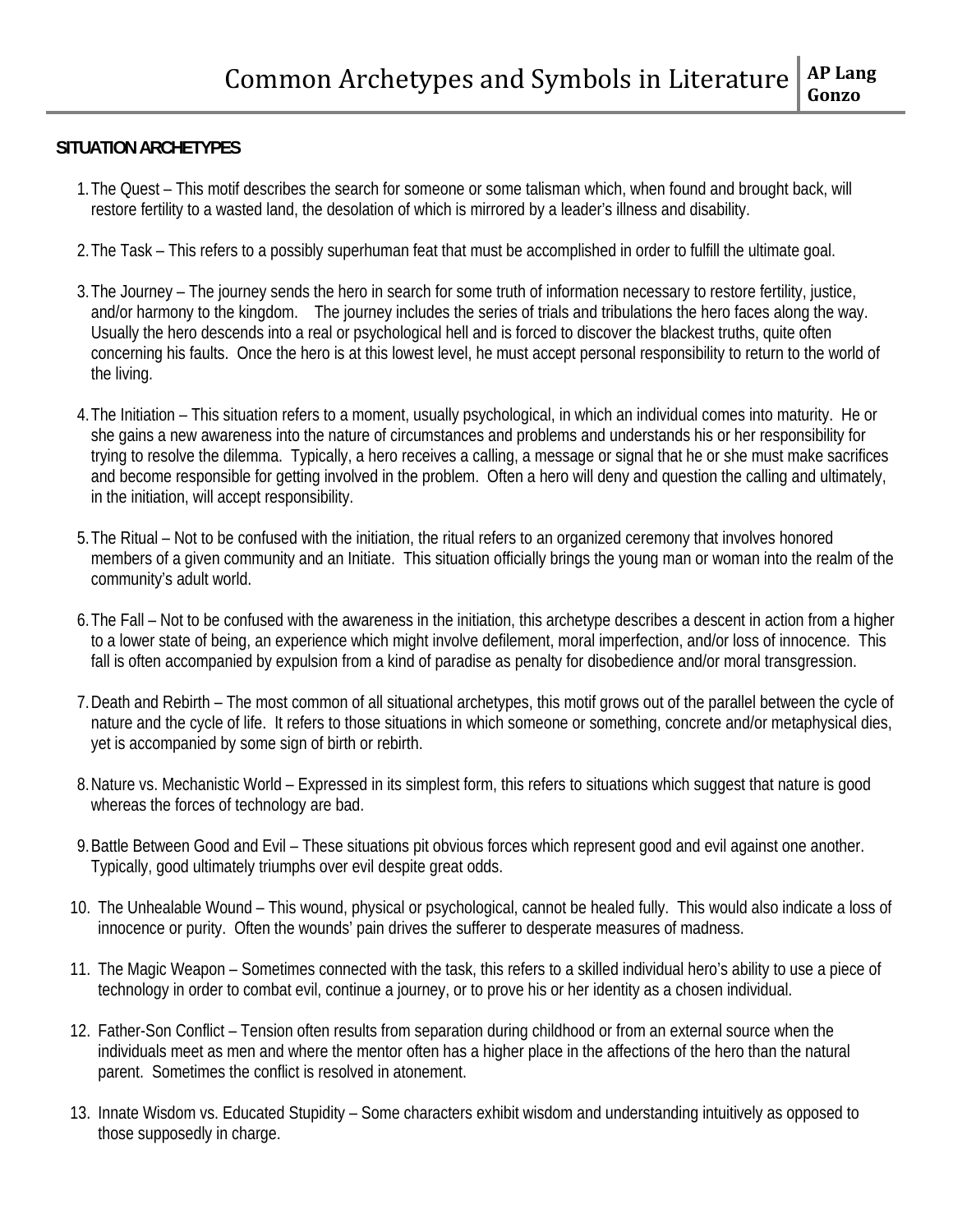### **SYMBOLIC ARCHETYPES**

- 1. Light vs. Darkness Light usually suggests hope, renewal, OR intellectual illumination; darkness implies the unknown, ignorance, or despair.
- 2. Water vs. Desert Because water is necessary to life and growth, it commonly appears as a birth or rebirth symbol. Water is used in baptism services, which solemnizes spiritual births. Similarly, the appearance of rain in a work of literature can suggest a character's spiritual birth.
- 3. Heaven vs. Hell Humanity has traditionally associated parts of the universe not accessible to it with the dwelling places of the primordial forces that govern its world. The skies and mountaintops house its gods; the bowels of the earth contain the diabolic forces that inhabit its universe.
- 4. Haven vs. Wilderness Places of safety contrast sharply against the dangerous wilderness. Heroes are often sheltered for a time to regain health and resources.
- 5. Supernatural Intervention The gods intervene on the side of the hero or sometimes against him.
- 6. Fire vs. Ice Fire represents knowledge, light, life, and rebirth while ice like desert represents ignorance, darkness, sterility, and death.
- 7. Colors
	- a. Black (darkness) chaos, mystery, the unknown, before existence, death, the unconscious, evil
	- b. Red blood, sacrifice; violent passion, disorder, sunrise, birth, fire, emotion, wounds, death, sentiment, mother, Mars, the note C, anger, excitement, heat, physical stimulation
	- c. Green hope, growth, envy, Earth, fertility, sensation, vegetation, death, water, nature, sympathy, adaptability, growth, Jupiter and Venus, the note G, envy
	- d. White (light) purity, peace, innocence, goodness, Spirit, morality, creative force, the direction East, spiritual thought
	- e. Orange fire, pride, ambition, egoism, Venus, the note D
	- f. Blue clear sky, the day, the sea, height, depth, heaven, religious feeling, devotion, innocence, truth, spirituality, Jupiter, the note F, physical soothing and cooling
	- g. Violet water, nostalgia, memory, advanced spirituality, Neptune, the note B
	- h. Gold Majesty, sun, wealth, corn (life dependency), truth
	- i. Silver Moon, wealth
- 8. Numbers:
	- a. Three the Trinity (Father, Son, Holy Ghost); Mind, Body, Spirit, Birth, Life, Death
	- b. Four Mankind (four limbs), four elements, four seasons
	- c. Six devil, evil
	- d. Seven Divinity (3) + Mankind (4) = relationship between man and God, seven deadly sins, seven days of week, seven days to create the world, seven stages of civilization, seven colors of the rainbow, seven gifts of Holy Spirit.

### 9. Shapes:

- a. Oval woman, passivity
- b. Triangle communication, between heaven and earth, fire, the number 3, trinity, aspiration, movement upward, return to origins, sight**,** light
- c. Square pluralism, earth, firmness, stability, construction, material solidity, the number four
- d. Rectangle the most rational, most secure
- e. Cross the Tree of life, axis of the world, struggle, martyrdom, orientation in space
- f. Circle Heaven, intellect, thought, sun, the number two, unity, perfection, eternity, oneness, celestial realm, hearing,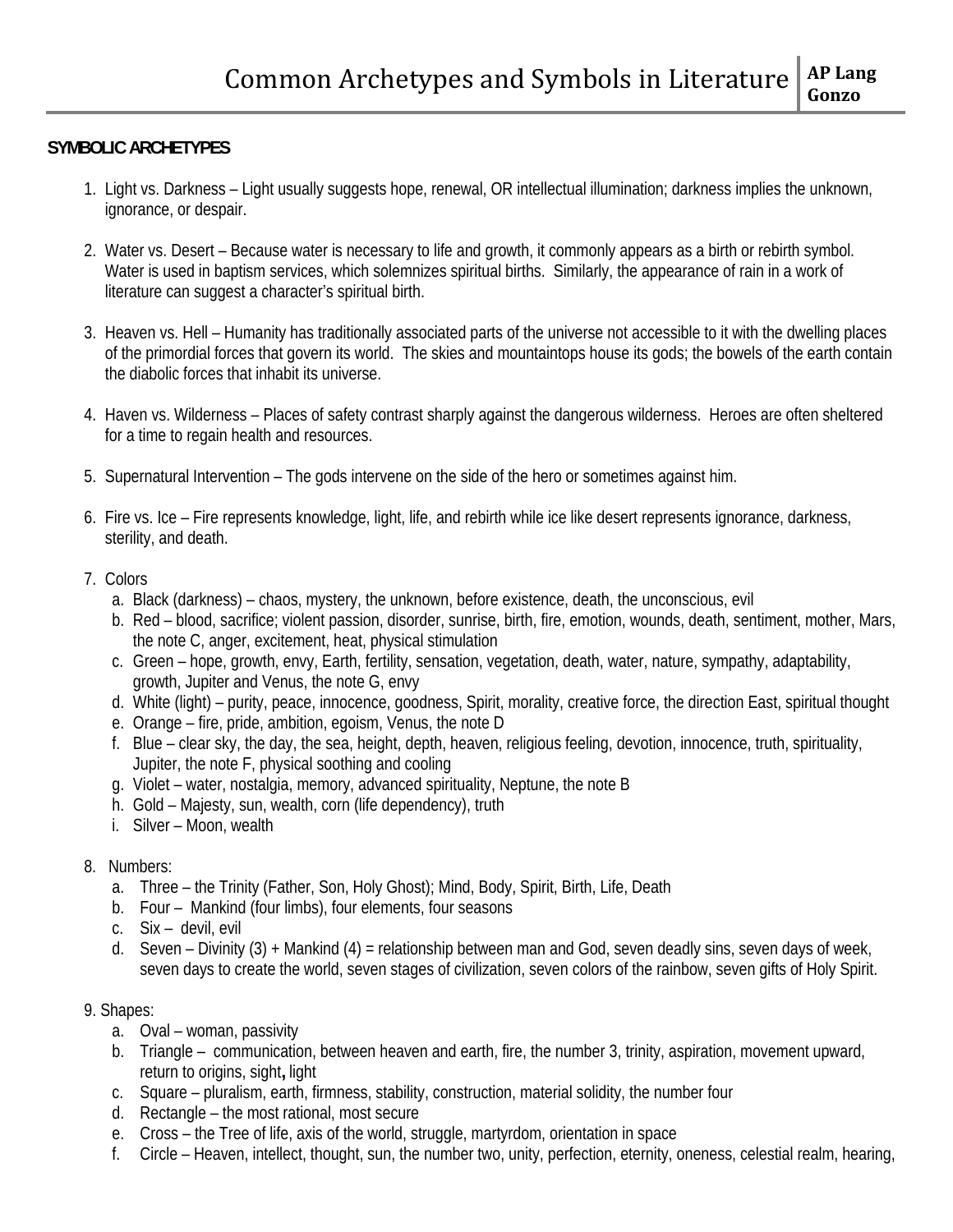sound

g. Spiral – the evolution of the universe, orbit, growth, deepening, cosmic motion, relationship between unity and multiplicity, macrocosm, breath, spirit, water

### 10. Nature:

- a. Air activity, creativity, breath, light, freedom (liberty), movement
- b. Ascent height, transcendence, inward journey, increasing intensity
- c. Center thought, unity, timelessness, spacelessness, paradise, creator, infinity,
- d. Descent unconscious, potentialities of being, animal nature
- e. Duality Yin-Yang, opposites, complements, positive-negative, male-female, life-death
- f. Earth passive, feminine, receptive, solid
- g. Fire the ability to transform, love, life, health, control, sun, God, passion, spiritual energy, regeneration
- h. Lake mystery, depth, unconscious
- i. Crescent moon change, transition
- j. Mountain height, mass, loftiness, center of the world, ambition, goals
- k. Valley depression, low-points, evil, unknown
- l. Sun Hero, son of Heaven, knowledge, the Divine eye, fire, life force, creative-guiding force, brightness, splendor, active awakening, healing, resurrection, ultimate wholeness
- m. Water passive, feminine
- n. Rivers/Streams life force, life cycle
- o. Stars guidance
- p. Wind Holy Spirit, life, messenger
- q. Ice/Snow coldness, barrenness
- r. Clouds/Mist mystery, sacred
- s. Rain life giver
- t. Steam transformation to the Holy Spirit
- u. Cave feminine
- v. Lightning intuition, inspiration
- w. Tree where we learn, tree of life, tree of knowledge
- x. Forest evil, lost, fear

# 11. Objects:

- a. Feathers lightness, speed
- b. Shadow our dark side, evil, devil
- c. Masks concealment
- d. Boats/Rafts safe passage
- e. Bridge change, transformation
- f. Right hand rectitude, correctness
- g. Left hand deviousness
- h. Feet stability, freedom
- i. Skeleton mortality
- j. Heart love, emotions
- k. Hourglass the passage of time

# **CHARACTER ARCHETYPES**

1. The Hero – In its simplest form, this character is the one ultimately who may fulfill a necessary task and who will restore fertility, harmony, and/or justice to a community. The hero character is the one who typically experiences an initiation, who goes the community's ritual (s), et cetera. Often he or she will embody characteristics of YOUNG PERSON FROM THE PROVINCES, INITIATE, INNATE WISDOM, PUPIL, and SON.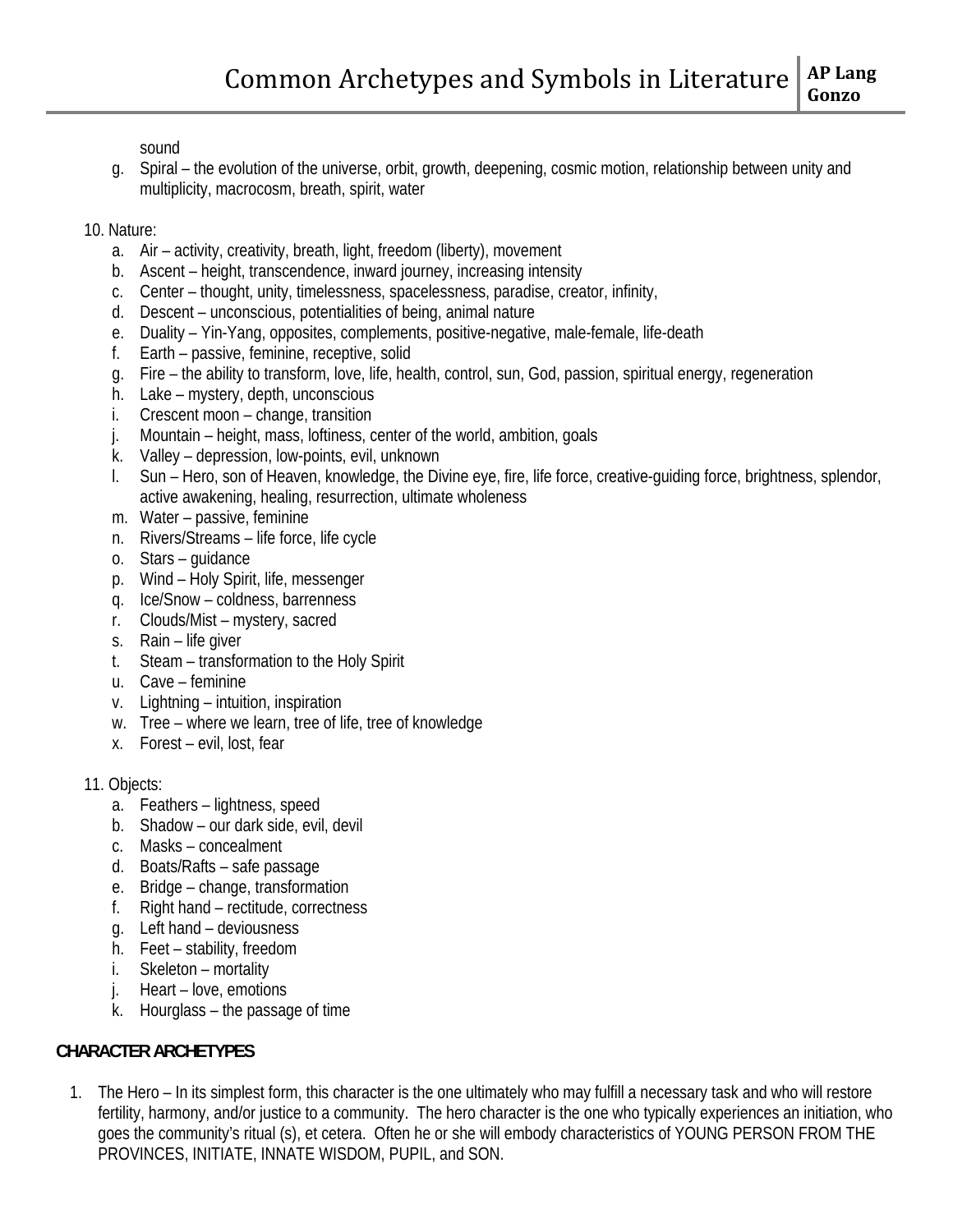- 2. Young Person from the Provinces This hero is taken away as an infant or youth and raised by strangers. He or she later returns home as a stranger and able to recognize new problems and new solutions.
- 3. The Initiates These are young heroes who, prior to the quest, must endure some training and ritual. They are usually innocent at this stage.
- 4. Mentors These individuals serve as teachers or counselors to the initiates. Sometimes they work as role models and often serve as father or mother figure. They teach by example the skills necessary to survive the journey and quest.
- 5. Hunting Group of Companions These loyal companions are willing to face any number of perils in order to be together.
- 6. Loyal Retainers These individuals are like the noble sidekicks to the hero. Their duty is to protect the hero. Often the retainer reflects the hero's nobility.
- 7. Friendly Beast –These animals assist the hero and reflect that nature is on the hero's side.
- 8. The Devil Figure This character represents evil incarnate. He or she may offer worldly goods, fame, or knowledge to the protagonist in exchange for possession of the soul or integrity. This figure's main aim is to oppose the hero in his or her quest.
- 9. The Evil Figure with the Ultimately Good Heart This redeemable devil figure (or servant to the devil figure) is saved by the hero's nobility or good heart.
- 10. The Scapegoat An animal or more usually a human whose death, often in a public ceremony, excuses some taint or sin that has been visited upon the community. This death often makes theme more powerful force to the hero.
- 11. The Outcast This figure is banished from a community for some crime (real or imagined). The outcast is usually destined to become a wanderer.
- 12. The Earth Mother This character is symbolic of fulfillment, abundance, and fertility; offers spiritual and emotional nourishment to those who she contacts; often depicted in earth colors, with large breasts and hips.
- 13. The Temptress Characterized by sensuous beauty, she is one whose physical attraction may bring about the hero's downfall.
- 14. The Platonic Ideal This source of inspiration often is a physical and spiritual ideal for whom the hero has an intellectual rather than physical attraction.
- 15. The Unfaithful Wife This woman, married to a man she sees as dull or distant, is attracted to a more virile or interesting man.
- 16. The Damsel in Distress This vulnerable woman must be rescued by the hero. She also may be used as a trap, by an evil figure, to ensnare the hero.
- 17. The Star-Crossed Lovers These two character are engaged in a love affair that is fated to end in tragedy for one or both due to the disapproval of society, friends, family, or the gods.
- 18. The Creature of Nightmare This monster, physical or abstract, is summoned from the deepest, darkest parts of the human psyche to threaten the lives of the hero/heroine. Often it is a perversion or desecration of the human body.